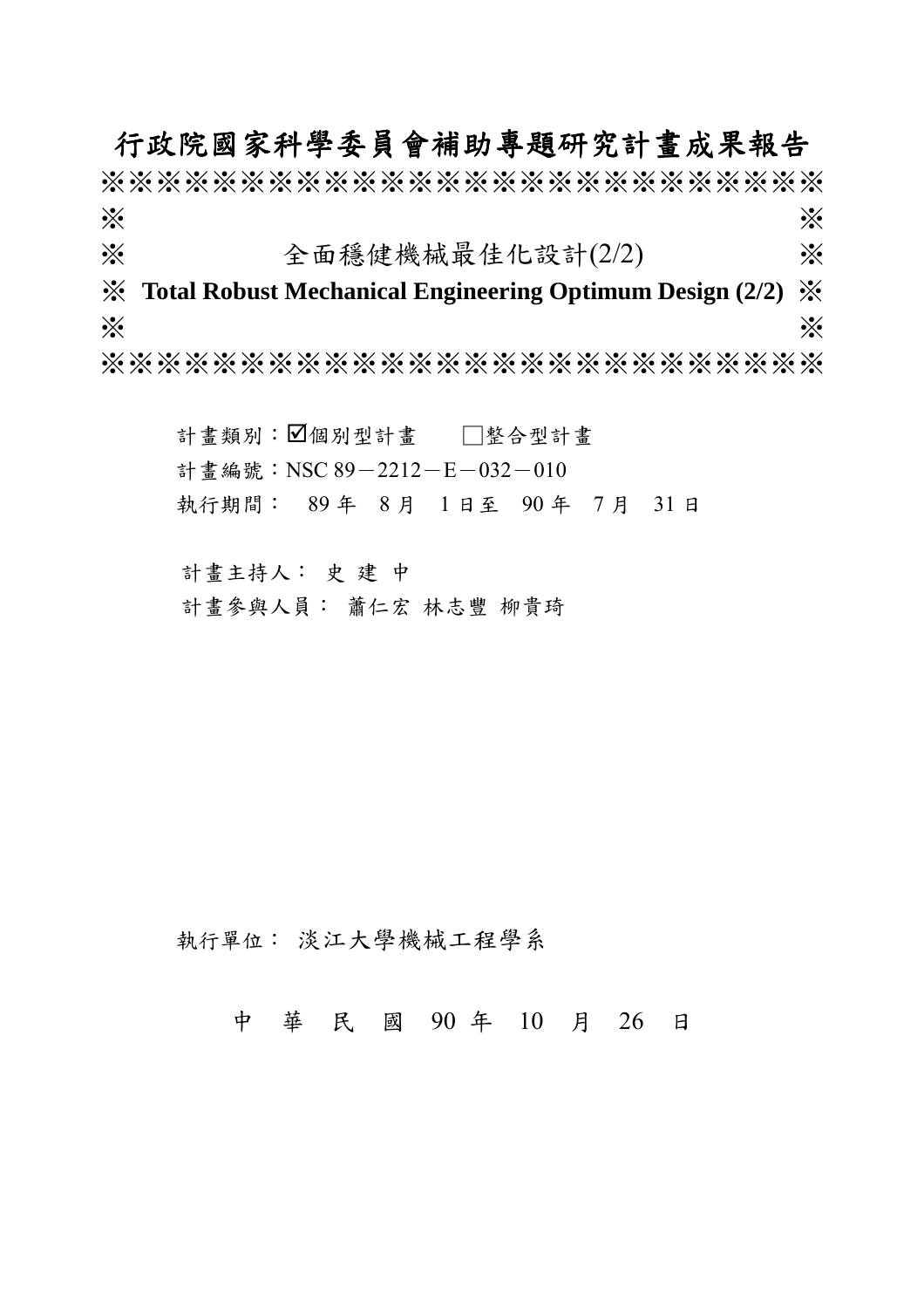計書編號: NSC 89-2212-E-032-010 執行期限:89 年 8 月 1 日至 90 年 7 月 31 日 主持人:史建 中 淡江大學機械工程學系 計書參與人員:蕭仁宏 林志豐 柳貴琦 淡江大學機械工程學系

# **1. Abstract**

 This paper presents an overall robust engineering optimization method and process for dealing with the robustness of goal performance, robustness of feasibility and the optimization of goal performance, as functions of normally distributed variables with stochastic independence. These three design objectives are equally treated by multiobjective fuzzy formulation to approach the overall robust design with the most equilibrium characteristic. The parameter variation pattern (*PVP*) is adopted for representing the correlation among the design variables. In order to deal with the robustness of feasibility, the tuning increment of each design variable for the active constraints can be computed systematically by combining the *PVP*, and the degree of the robust feasibility computed by numerical simulation. A functional representation of the variability of the goal performance is minimized for obtaining the robustness of goal performance. The design method and the computing algorithm is presented and illustrated with the design example in the paper.

**Keywords**: Robust design, engineering optimization, reliability-based optimum design, structural optimization, reliability index, fuzzy optimization.

#### 中文摘要

 本文介紹作者所發展的信賴度基設計方法於 結構性能全面穩健最佳化設計。其特色為應用模糊 理論的多目標法則以得到設計目標性能穩健、合理 穩健及最佳性能之最高滿意度平衡解。本文裡的設 計性能方程式及其變異量皆可於設計程序裡同時 加以處理。表示性能變異的設計方程式及其全程的 設計演算法則皆在本文裡披露。特別針對以下兩類 的設計題目加以研析及介紹:(㆒)當設計目標值為 己知時,求最小變異量的最佳設計結果。(二)當設 計目標值為未知時,同時求最佳設計性能及最小變 異量的最佳設計結果。設計變數間的相關性採用變 異球體,經推導納入本文之設計模式中。應力為基 的結構可靠度被處理成為設計條件,㆒併加入全程 設計的考量,以增加本設計方法的應用性。本文以 結構設計的例題加以解說所提出的設計方法,並得 以驗證其正確性與應用性。

開鍵詞:穩健設計,工程最佳化,信賴度基的最佳 設計,結構最佳化,信賴度指標,模糊最佳化。

#### **2. Causes and Objective**

The design parameters often contain a range of uncontrollable variations or errors in engineering optimization problems. Those unavoidable variations of design parameters will convey to constraint and objective functions. Such an unwanted variations causes uncertainties in the constraint and objective functions. These uncertainties considerably reduce the performance of the final design or even make the final design infeasible. In general engineering optimization designs, the optimum point is usually located on (or very near) one or two active constraints. Due to the variation of parameters, the boundary of active constraint can vary as a certain statistical distribution.

The conventional method to overcome this uncertainty is the factor of safety design or the worst-case design [1,2]. Although these corrections can avoid the infeasible solution, however, it may results a very conservative design and perhaps even further away from the optimum point. Several researchers recently presented their works of trying to eliminate such uncertainty of constraints [3,4,5]. The work of Sundaresan *et al*. [6] considered and dealt with the uncertainty of design constraints due to the variation of design parameters in the manufacturing and operational errors. However, when design variables and parameters in accordance to the design functions have considerably highly nonlinear characteristics, then the final design with a high probability cannot be a robust design. Yu and Ishii [5] had adopted the parameter variation pattern (*PVP*) to study the statistical analysis in the manufacturing process. They assumed the parameters have normal distribution and the variation pattern is an ellipsoid that accordingly revised the final design into the feasible region. However, in the recent reports mentioned above, none of them systematically deals with the uncertain variations in the constraints and the optimal design performance simultaneously to obtain a robust optimum design.

This paper proposes an integrated optimization methodology of modifying the active constraints that adopt the parameter variation pattern to keep the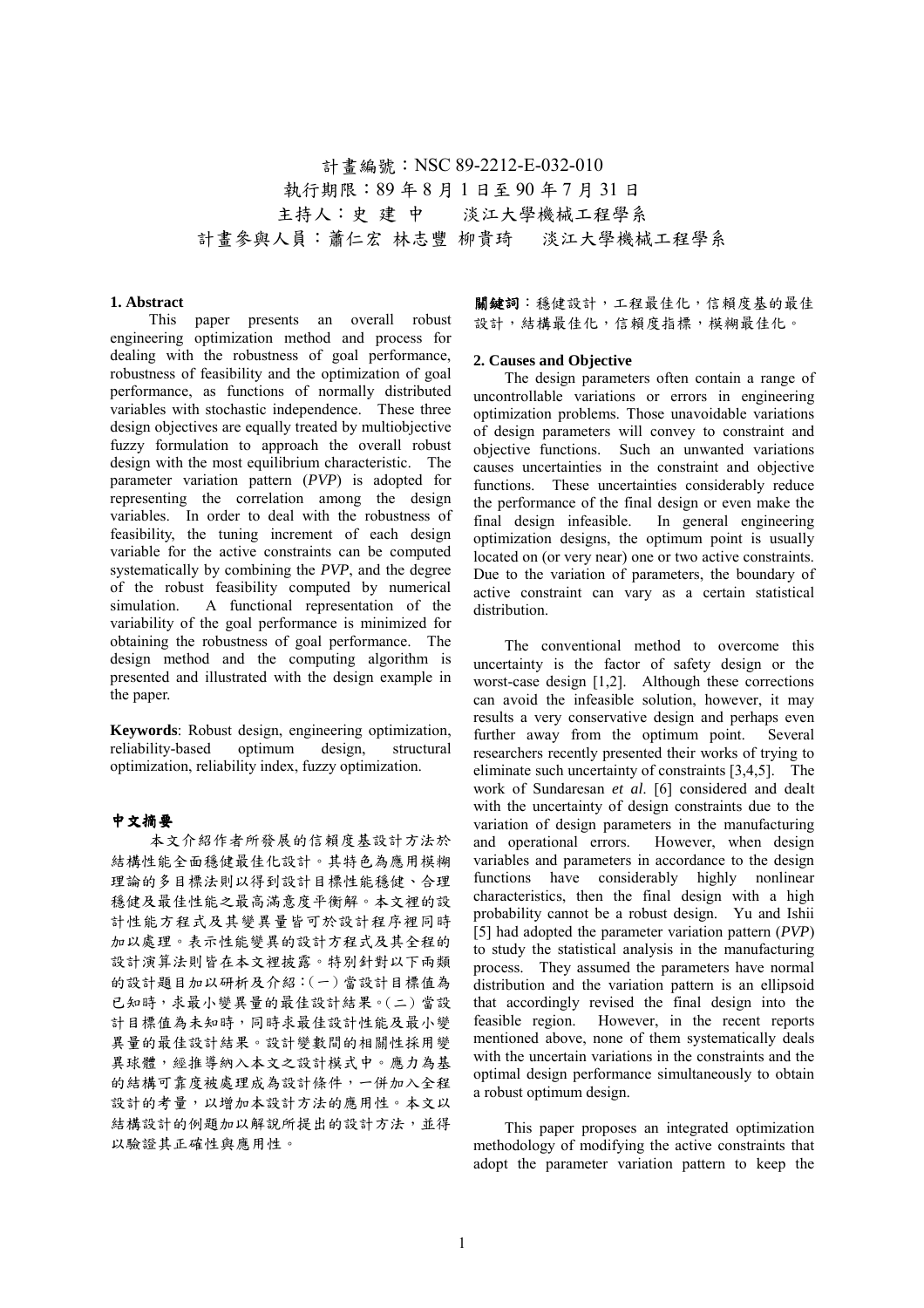design point in the feasible region as well as optimize the objective function and minimize its variation, simultaneously. The degree of robustness in this work has been computed with the numerical simulation. Multiobjective optimization with fuzzy theory [7,8] is used to deal with the uncertainty among the objective function, the variation of performance and the robustness of feasibility. A design example in detail is given to further illustrate the proposed robust feasible engineering optimization method.

### **3. Robustness of Feasibility and Design Performance**

When the variation of design variables/parameters convey to active constraint, the final design has more than fifty-percent probability in the infeasible region (Fig. 1). The idea of the robust feasible design is to increase the possibility of the optimum design in the feasible region to a high degree by moving the active constrained boundary toward the feasible direction. The question is how to formulate the optimization problem with the least sacrifice to the performance of the design goal. This paper introduces the technique of parameter variation pattern (*PVP*) to represent the correlation between the variables and combine the presenting integrated optimization strategy for carrying out this task.

As mentioned above, the errors introduce deviation to design variables. The generally nominal optimum may contain a portion of unsatisfactory designs due to the uncertainties of active constraints. A constrained optimum design should be statistically feasible regardless of constraint uncertainties. Robust optimization presenting in this paper uses statistic techniques to redefine the inequality design constraints. In this paper, *PVP* is applied to provide the quantification of constraint uncertainty. To account for the possible parameter variations, one can reduce the feasible region according to the *PVP*. The trajectory of the center of the *PVP* tangent to the original inequality constraint composes the robust inequality constraint (Fig. 2). In most engineering applications, the curvatures of the constraints are much smaller than the ones of the *PVP*. The constraints within the order of the size of the *PVP* are close to linear. One can approximate the robust inequality constraints with tangent linear surfaces at the nominal optimum *P* shown in Fig. 3. Mathematically, it is linearized about the nominal design point  $X_{OPT}$  as follows:

$$
g_{jL}(X) = \nabla g_j(X)|_{X_{OPT}}(X - X_{OPT})
$$
 (1)

Thus, the *j*th linear robust inequality constraint can be written as:

$$
g_{jL}^{R}(X + \Delta X_{j}) \le 0
$$
 (2)



Fig. 1 The Uncertainty of active constraints

where  $\Delta X_i$  is the modifying amount corresponding to the *j*th active inequality constraint.  $g_{il}^R$  is the linear representation of the *j*th constrained function containing the modifying amount. The value of ∆*X <sup>j</sup>* corresponding to the *j*th active constraint has to satisfy the following three equations, simultaneously, where  $K_i$  is an arbitrary constant.

$$
\nabla g_j(X)\Big|_{X_{OPT}} = 2K_j V_x^{-1} \Delta X_j \tag{3}
$$

$$
\Delta X_j^T V_x^{-1} \Delta X_j \le \chi^2_{(n,\alpha)} \tag{4}
$$

$$
g_{jL}^R(X + \Delta X_j) \le 0 \tag{5}
$$

An optimization design problem may have specified beforehand a required design performance (or expected target). There are infinite different sets of final design as the optimal design with this expected target. However, only one set design has the minimal variation of the performance corresponding to the robust design. In this paper, we consider  $\pm 3\sigma$  of a parameter as the limit range to find out the smallest value  $F_L$  and the largest value  $F_U$  of the performance function by the 2-level full factorial experiments. A variability representation between the largest and the smallest value of the performance function is taken as the objective function. At the end of the optimization, 3-point approximation is applied to compute the standard deviation of the final design performance. Thus, the minimization of this variability representation can yield to the most robust performance design, the objective function is written as:

$$
\text{Minimize} \quad V(X) = \left| F_U - F_L \right| \tag{6}
$$

## **4. Results and Discussions**

In this research, we maximize the possibility of the feasibility robustness, minimize the variability of the goal performance and simultaneously optimize the goal of the design performance. The strategy of the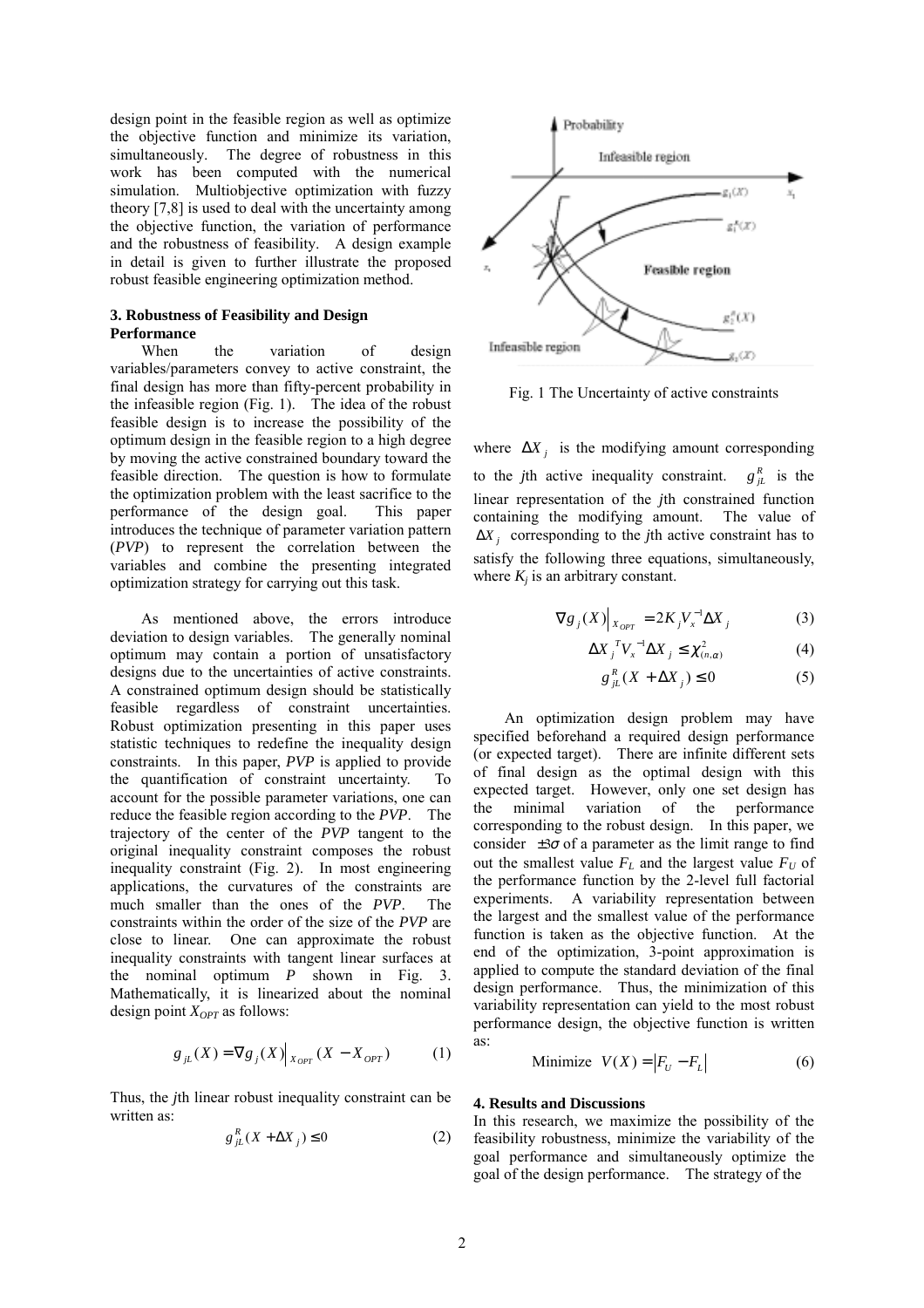

Fig. 2 Use PVP to modify active constraints.



Fig. 3 Linearization of active constraints at the optimum P.

multiobjective fuzzy optimization is adopted to fulfill this mission. In this study, the linear membership function corresponding to each goal function has been applied. The algorithm and the mathematical formulation for the overall robust engineering optimization are presented in the following.

Step 1: Find the independent variables of *X* by minimizing objective function  $F(X)$  subject to  $g_i(X) \le 0$ , *i=1,2,…,m*. This nominal design obtained in this formulation is the ideal value of performance function indicated as *Fideal*. The smallest degree of robust feasibility, *rmin,* can be computed in this stage.

Step 2: The active constraint is linearized about the nominal optimum point. The direct method for obtaining the modifying amount of ∆*X <sup>j</sup>* has been developed in this work.

Step 3. For compensating the nonlinear error due to the linearization of active constraints, the amount of  $\Delta X_i$  is relaxed by multiplying a small quantity represented as s that is larger than one. Thus, one can use a relaxing amount of  $\Delta X$ <sup>'</sup> $j = \Delta X$ <sup>'</sup> $j \times s$  and then the optimization process is executed by the formulation. Generally, s is 4/3 in the current study. Consequently, the largest value of performance objective function,  $F_{\text{max}}$ , and the largest degree of

robust feasibility of  $r_{\text{max}}$  (very close to 1) can be obtained in this stage. The optimization formulation can be written as:

Find 
$$
X = [x_1, x_2, \dots, x_n]^T
$$
 by minimizing  $F(X)$   
subject to :  $g^R_{jL}(X + \Delta X_j) \le 0$ ,  $j = 1, \dots, q$   
(active constraints) (7)

 $g_i(X) \le 0$ ,  $j = q+1, \dots, p$  (non-active constraints) (8)

Step 4: Find *X* by minimizing the largest variability of  $|F_U - F_L|$  subject to *g<sub>i</sub>* (*X*)≤0, *i*=1,2,...,*m*. The variability of the performance function associated this output is defined as *Videal*.

Step 5: Find *X* by maximizing the variability of  $|F_{U} - F_{L}|$  subject to  $g_{i}$  (*X*)  $\leq 0$ , *i*=1,2,…,*m*. The variability of the performance function associated this output is defined as *Vmax*.

Step 6: Then a fuzzy formulation can be stated as following:

Find *X* by Maximizing  $\lambda$  (9)

Subject to  $\lambda - \mu_F \le 0$  (10)

$$
\lambda - \mu_V \le 0 \tag{11}
$$

$$
\lambda - \mu_r \le 0 \tag{12}
$$

and other design constraints where

$$
\mu_F = \begin{cases}\nI & \text{if } F(X) \le F_{ideal} \\
\frac{F_{\text{max}} - F(X)}{F_{\text{max}} - F_{ideal}} & \text{if } F_{ideal} < F < F_{\text{max}} \\
0 & \text{if } F_{\text{max}} \le F(X)\n\end{cases} \tag{13}
$$

$$
\mu_V = \begin{cases}\n\frac{I}{V_{\text{max}} - |F_U - F_L|} & \text{if } |F_U - F_L| \le V_{ideal} \\
\frac{V_{\text{max}} - V_{ideal}}{V_{\text{max}} - V_{ideal}} & \text{if } V_{\text{max}} \le |F_U - F_L| < V_{\text{max}} \\
0 & \text{if } V_{\text{max}} \le |F_U - F_L|\n\end{cases}
$$
\n(14)

$$
\mu_r = \begin{cases}\nI & \text{if } r_{\text{max}} \le r \\
\frac{r - r_{\text{max}}}{r_{\text{min}}} & \text{if } r_{\text{min}} < r < r_{\text{max}} \\
\frac{r_{\text{min}} - r_{\text{max}}}{0} & \text{if } r \le r_{\text{min}}\n\end{cases} \tag{15}
$$

where the parameter  $\lambda$  is a scalar as well as an extra design variable with a meaning of the highest design level.

Step 7: Check the convergence of the above optimization problem. If the problem is not converged, go back to step 2.

Step 8: Compute the standard deviation  $\sigma_F$  of the